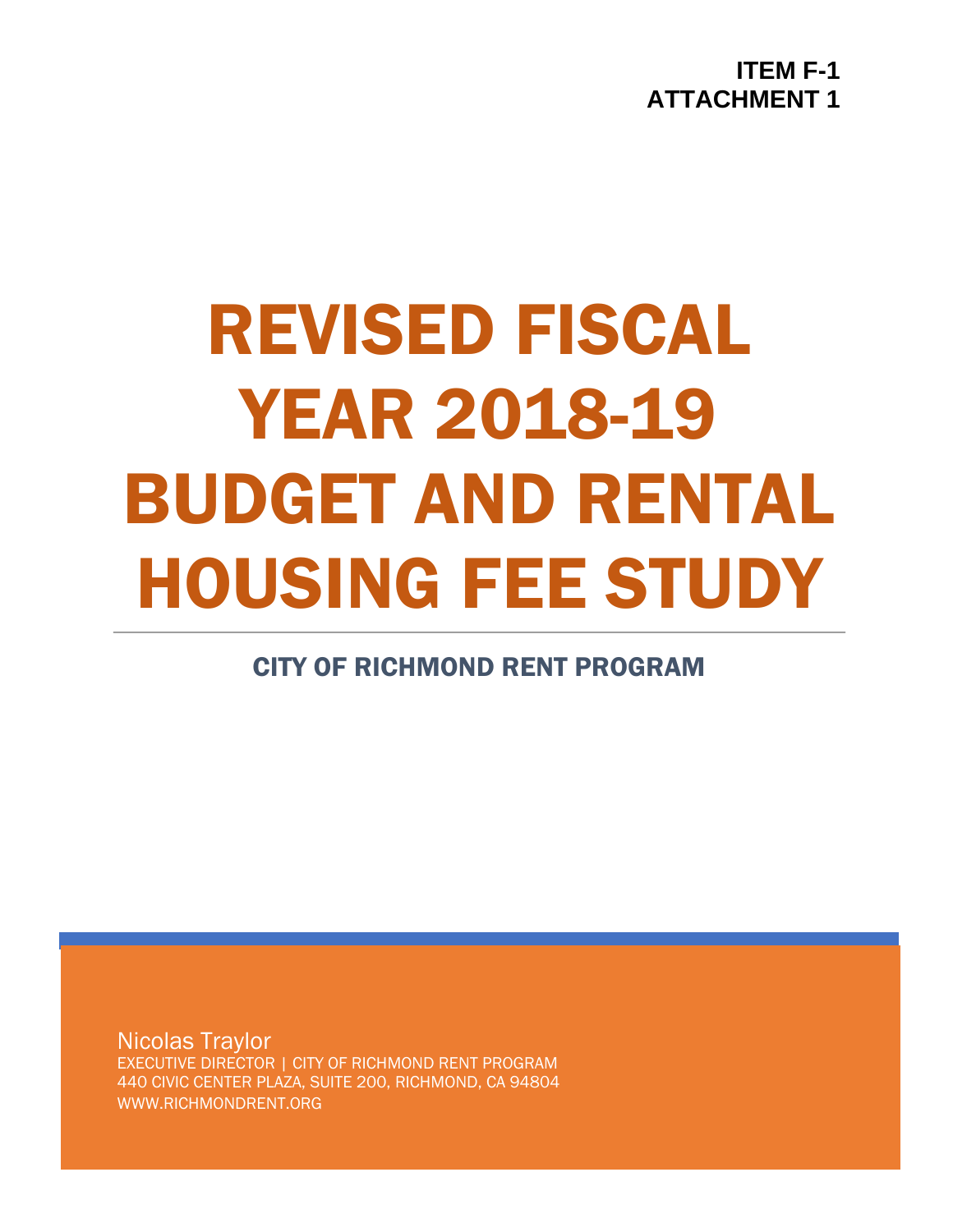# ACKNOWLEDGMENTS

#### Rent Program Department Team

Paul Cohen *Hearing Examiner*

Cynthia Shaw *Administrative Analyst*

Ramona Howell *Administrative Aide*

Moises Serano *Administrative Intern*

Philip Verma *Graduate Student Fellow*

#### IT Department Team

Sue Hartman *Director*

Randall Narron *Senior Programmer Analyst*

Steve Furtado *Business Systems Manager*  $S$ ervices Analyst

Michael Roush **Andrea Zuniga** Brenda Ogutu

Paige Roosa Vickie Medina Magaly Chavez

*Legal Counsel Administrative Intern Graduate Student Fellow*

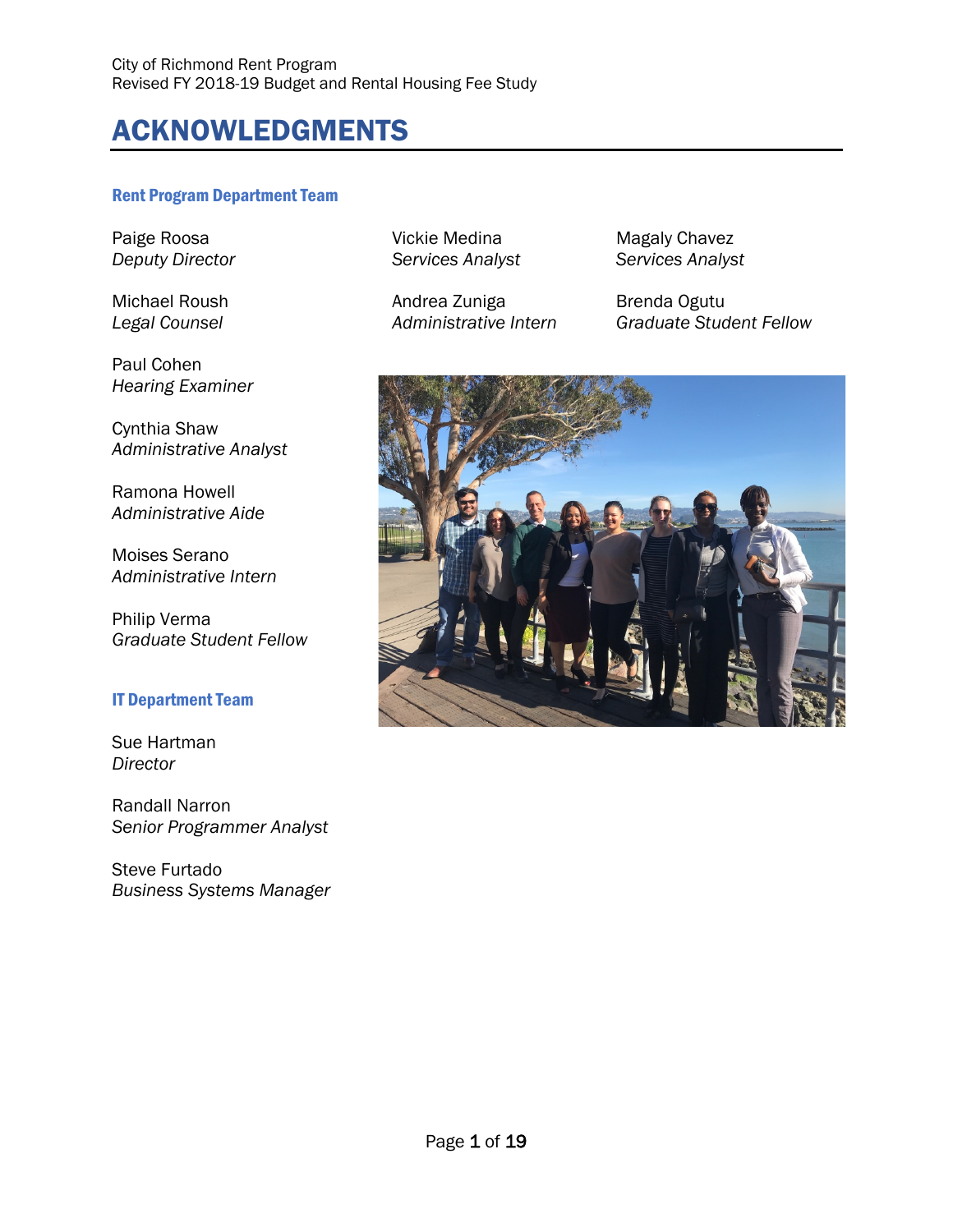# TABLE OF CONTENTS

| I.  | $h_{-}$                                                                                                                                                                                                                                |    |
|-----|----------------------------------------------------------------------------------------------------------------------------------------------------------------------------------------------------------------------------------------|----|
| ΙΙ. |                                                                                                                                                                                                                                        |    |
| Ш.  | a. FY 18-19 Budget Must Focus on Rent Registration, Compliance, and<br>Education                                                                                                                                                       |    |
| IV. | Lesser Fees for Rental Units in Governmentally Subsidized Housing12<br>$C_{\star}$<br>d.<br>Rental Housing Fees Associated with each Budget Option15<br>e.<br>f.<br>Comparison to Previously Adopted Rental Housing Fee and Peer<br>g. |    |
| V.  | Appendices                                                                                                                                                                                                                             | 19 |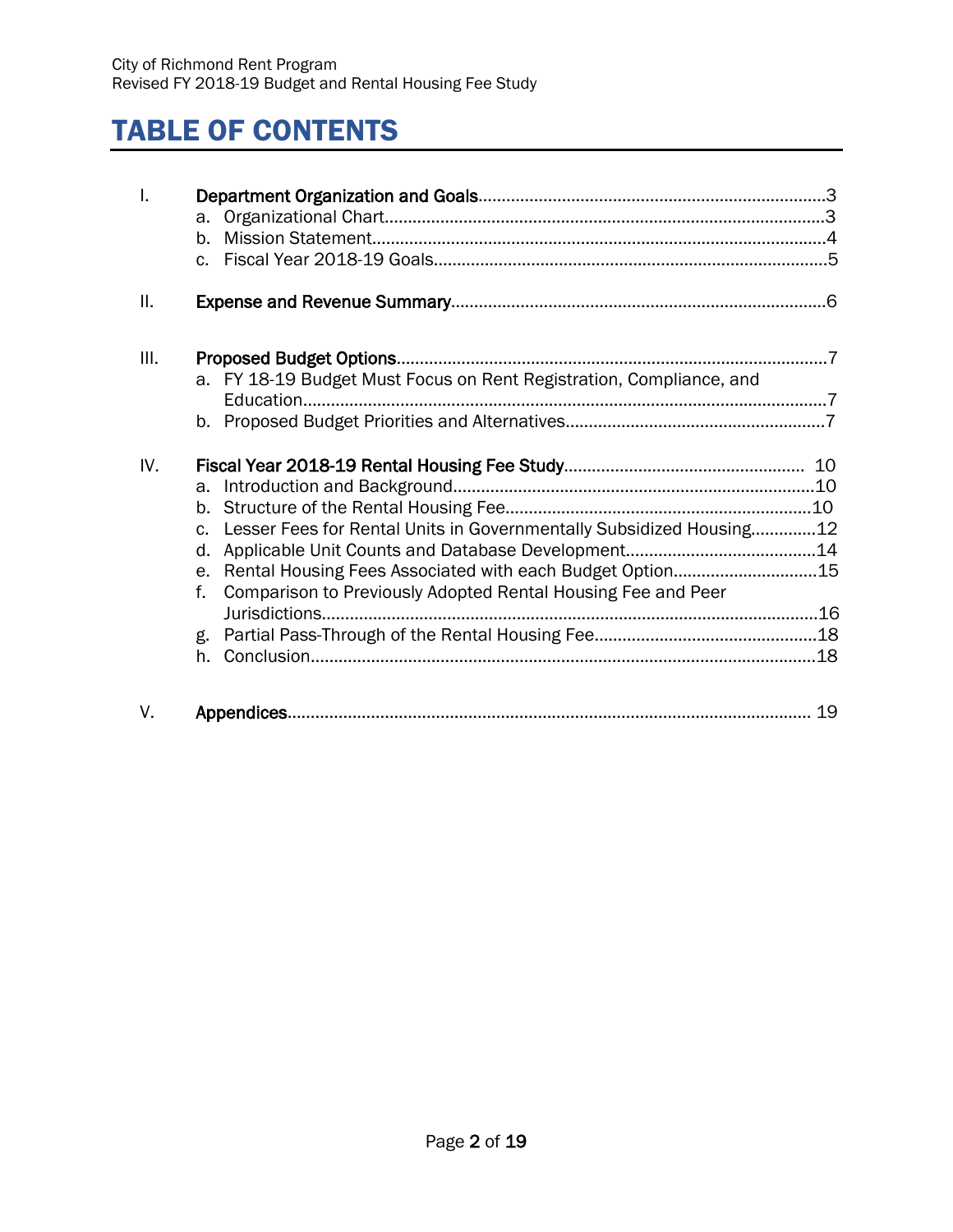# DEPARTMENT ORGANIZATION AND GOALS

# Organizational Chart

The Rent Program Department consists of 10 full time employees in three units: a management unit, hearings unit, and public information and compliance unit. The Rent Program Department is led by an Executive Director appointed by a five-member Rent Board comprised of Richmond residents. No more than two members of the Rent Board may own or manage rental property or act as realtors. Each departmental unit is described in greater detail below.



\*These staff members are anticipated to be hired by April 2018

### Management Unit

The Management Unit is responsible for policy research, which includes conducting surveys and studies to help guide administrative improvements and the formation of sound public policy. The Management Unit also monitors and works with other rent control jurisdictions to prepare for and inform legislation and the promulgation of regulations. The Management Unit oversees all personnel related issues (hiring, training, discipline in conformance with MOU's, etc.). Other duties include: Board support; coordination and assurance with compliance with Brown Act requirements; coordination of agendas, minutes and documents for all Rent Board meetings. Additionally, the Management Unit conducts payroll, purchasing, finance and accounting and administrative workflow processes. Central to the Management Unit's duties are preparation, adoption, monitoring and reporting of the annual Rent Program budget. The Management Unit also works with the City Council and other City departments to develop and implement the annual Rent Program report, and coordinate housing policy consistent with the Richmond Fair Rent, Just Cause for Eviction and Homeowner Protection Program.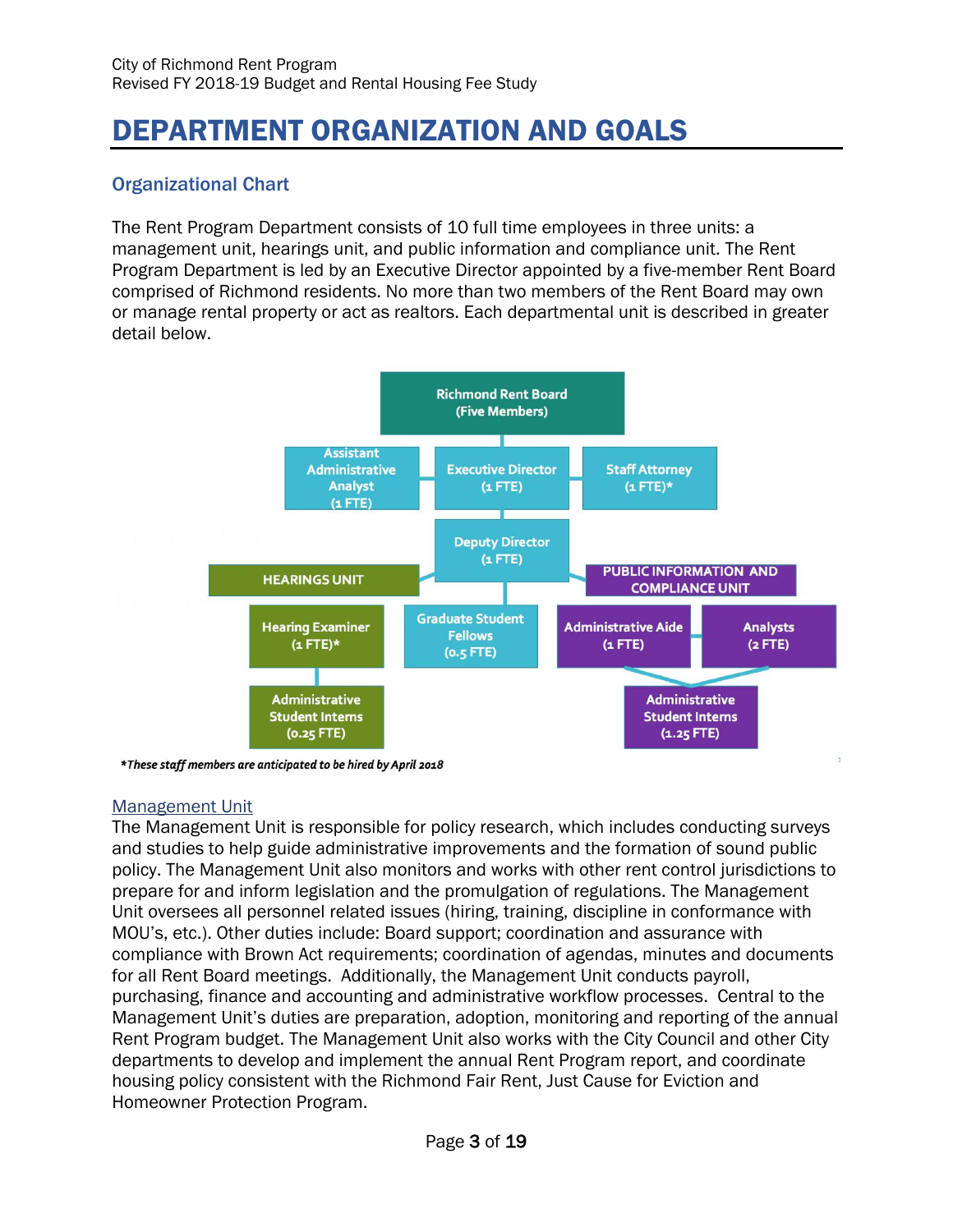### Legal Duties Associated with Management Unit

The general duties of the Staff Attorney include representing the Board in litigation, advising the Director and the Rent Board on legal matters, reviewing and opining on decisions on appeal, coordinating responses to public record act requests, training Rent Program Services Analysts, providing counseling support and quality control, supervising investigations and lawsuits for non-compliance, reviewing contracts, and responding to legal challenges to the Ordinance and applicable regulations. The Staff Attorney is also responsible for drafting rent regulations.

### Public Information and Compliance Unit

The Public Information and Compliance Unit is responsible for conducting outreach to tenants and landlords, which includes counseling landlords and tenants on rights and responsibilities under the Richmond Rent Ordinance and California law. Outreach also includes conducting monthly community educational workshops, developing and updating the "Guide to Rent Control in Richmond" and other informational handouts. The Unit is responsible for assisting landlords and tenants with the rent adjustment petition process, facilitating mediation sessions, billing and collecting registration fees and conducting registration/billing outreach. The Unit is also responsible for processing and tracking new tenancies, changes in rental status (new tenancy registration, claims of exemption, etc.)

### Hearings Unit

The general duties of the Hearing Unit is to: conduct hearings and write decisions, including conducting settlement conferences, act as back-up resource on interpretation of Ordinance and Regulations, assist with drafting public information documents including acting as the primary author of the "Guide to Rent Control" and the "Petition Process", review other documents to the public that pertain to the rent adjustment petition process, develop and revise petition forms, along with other senior staff, conduct mediations and conduct hearings for other City departments (on loan) if time permits. The Hearing Unit is also responsible for working on special projects as assigned by the Executive Director such as working with City staff to develop rent registration/tracking software to better administer adjustment of rent levels in the Maximum Allowable Rent Tracking database.

### Mission Statement

The mission of the Rent Program is to strengthen the community by providing housing stability for Richmond residents. The Rent Program strives to ensure housing stability for Richmond residents by limiting rent increases and protecting Tenants in good standing from unwarranted, arbitrary, discriminatory, or retaliatory evictions while ensuring a fair return on investment for rental property owners.

The primary objectives of the Rent Program are (1) to provide housing stability for Tenants similar to the housing stability and financial predictability that homeowners on a fixed-term mortgage enjoy, and (2) encourage and maintain the social, cultural, and economic diversity the City of Richmond proudly represents.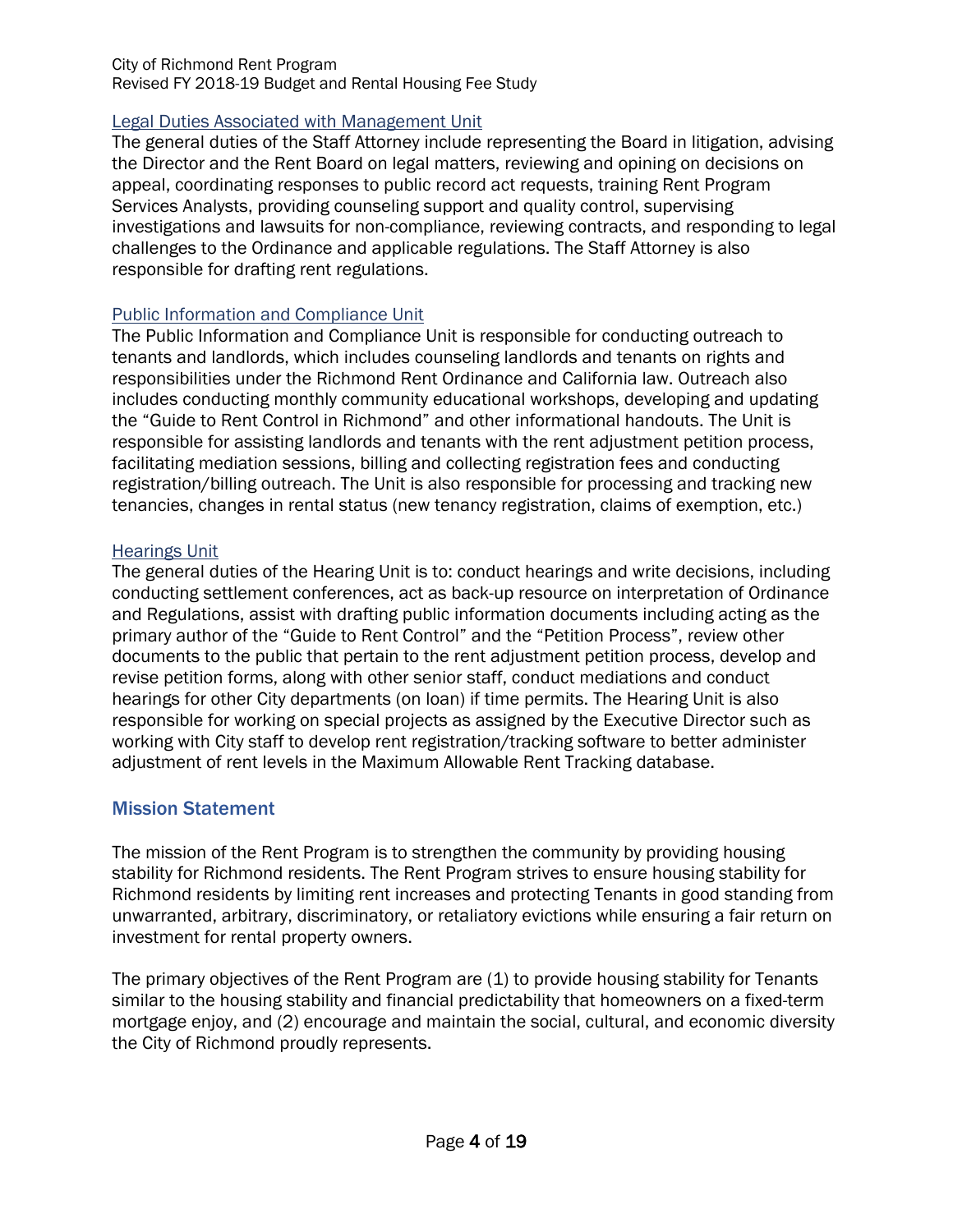### Fiscal Year 2018-19 Goals

- $\triangleright$  Establish a robust rent registration/rent tracking database/program.
- $\triangleright$  Establish a fully operational hearings unit (i.e. clear the backlog of petitions already filed). This includes developing all petition forms and getting them online.
- Train Rent Program Services Analyst and other senior staff on conducting mediations.
- $\triangleright$  Get the Mediation Program fully up and running.
- $\triangleright$  Publish the "Guide to Rent Control in Richmond."
- $\triangleright$  Expand the use of innovative outreach tools: create informational/info-graphic educational videos, create social media presence, and conduct "targeted" outreach to problem properties.
- $\triangleright$  Work collaboratively with other City departments to improve housing inspection options and strengthen affordable housing policy.
- $\triangleright$  Improve website and develop online registration of new tenancies, and other administrative forms.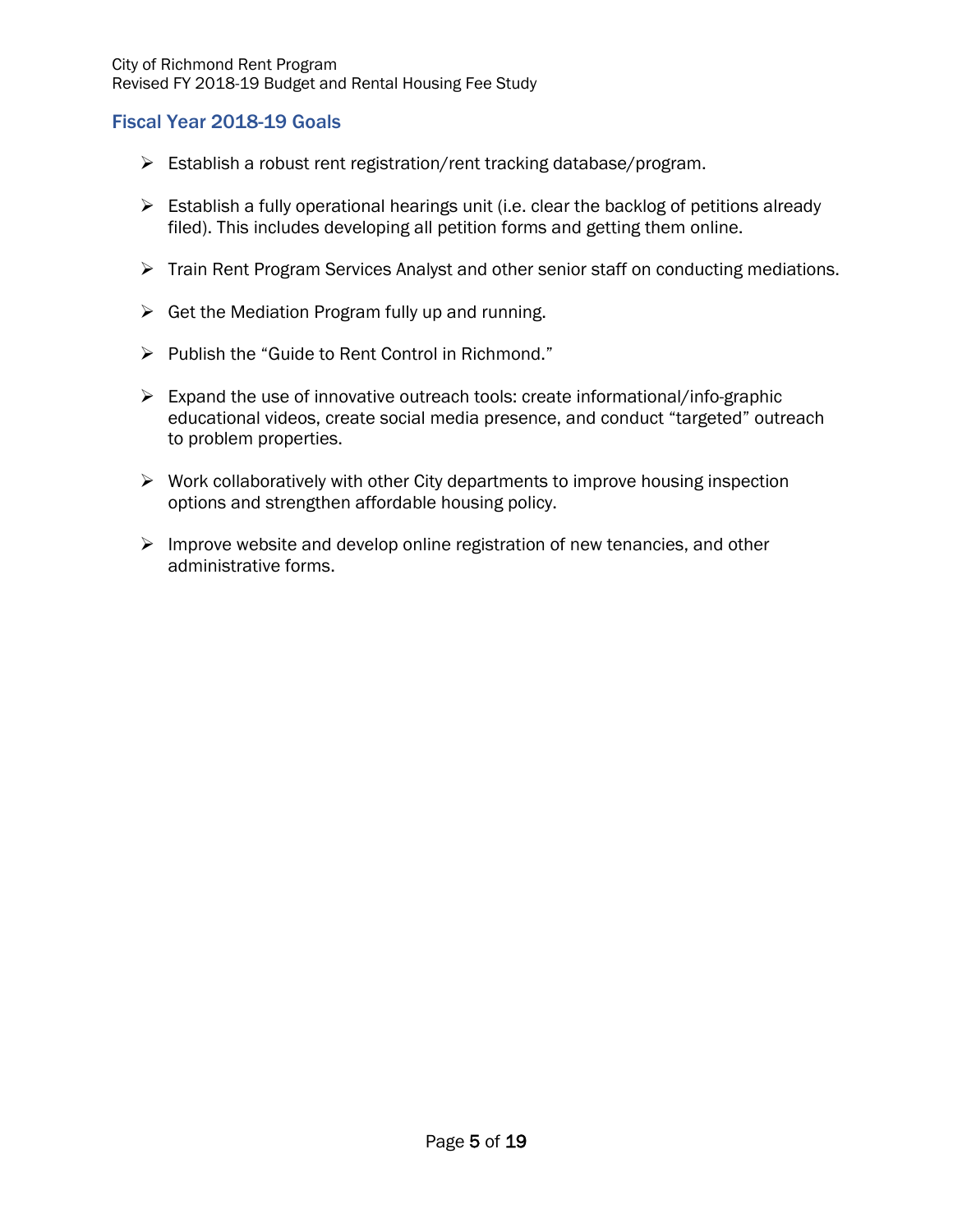# EXPENSE AND REVENUE SUMMARY

The Rent Program Department is designed to function as a cost-recovery department that operates without financial assistance from the City's General Fund.[1](#page-6-0) Instead, the Department is funded by a Residential Rental Housing Fee, paid by all Landlords of Rental Units in the City of Richmond.

In November 2017, Rent Program staff members embarked on the first billing cycle of the Rental Housing Fee. Invoices were mailed to approximately 23,500 Rental Units identified in the City's database of total Rental Units. In many respects, the first billing cycle functioned as an additional public education and exemption verification project; approximately 3,300 suspected Rental Units mailed invoices for the Rental Housing Fee have been removed from the database following verification of exemption.

Table 1, below, contains a summary of funds expended and collected for departmental operations in Fiscal Years 2016-17 and 2017-18. The discrepancy in funds expended versus those budgeted, particularly in Fiscal Year 2017-18, is due to the absence of a Hearing Examiner and Staff Attorney, two of the highest budgeted positions in the department.

The projected expenditures for Fiscal Year 2017-18 indicate the Department will have a negative fund balance by the close of the 2017-18 Fiscal Year, unless robust compliance efforts are undertaken to collect unpaid Rental Housing Fee revenue. Additionally, given the litigious nature of Rent Programs, it is important the Department establish adequate reserves for unanticipated expenses.

| <b>FISCAL YEAR</b> | <b>BUDGETED AMOUNT</b><br>(EXCLUDING<br><b>RESERVES)</b> | <b>FUNDS EXPENDED</b> | <b>REVENUE COLLECTED</b><br>(AS OF 4/12/18) |
|--------------------|----------------------------------------------------------|-----------------------|---------------------------------------------|
| 2016-17            | \$920,347                                                | \$789,592             | \$789,592                                   |
| 2017-18            | \$1,940,271                                              | \$1,148,8972          | \$949,317                                   |
| <b>TOTAL</b>       | \$2,860,618                                              | \$1,938,489           | \$1,738,909                                 |

### Table 1: Expense and Revenue Summary

*Source: City of Richmond Rent Program, 2018 (reports generated using TrakIT and MUNIS software systems.)*

<span id="page-6-1"></span><span id="page-6-0"></span><sup>&</sup>lt;sup>1</sup> At their meeting on December 20, 2017, Rent Boardmembers approved [a Reimbursement Agreement](http://www.ci.richmond.ca.us/DocumentCenter/View/45358) between the Rent Board and City of Richmond to repay funds advanced by the City for program startup. <sup>2</sup> Represents YTD and projected expenditures for the entire fiscal year.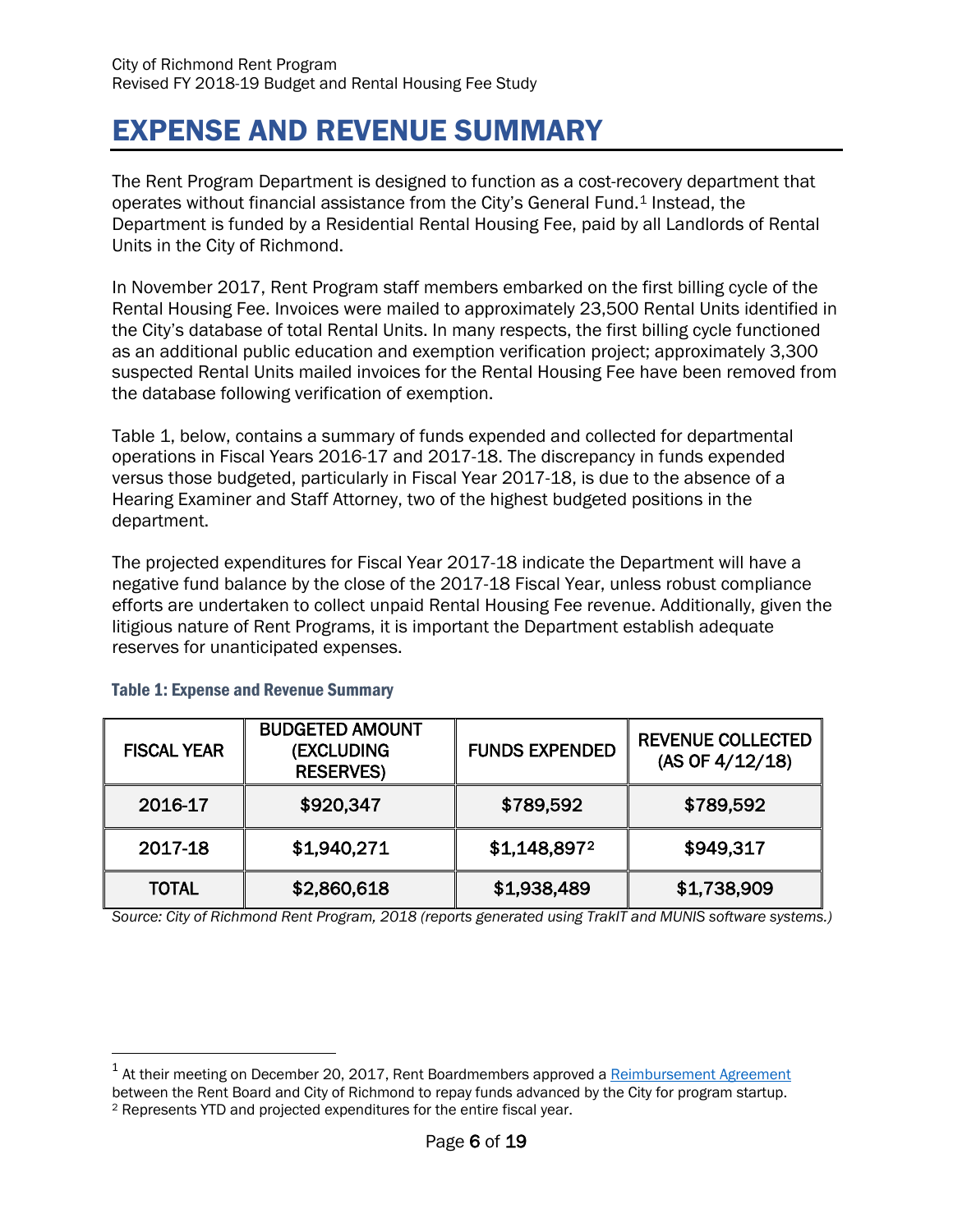# PROPOSED BUDGET OPTIONS

# FY 18-19 Budget Must Focus on Rent Registration, Compliance, and Education

In Fiscal Year 2018-19, the Rent Program department is poised to create a strong, actively enforced Rent Program that results in higher compliance than complaint-driven rent agencies. The proposed budget should therefore reflect the need to allocate appropriate funds to administer rent tracking, rent registration and registration outreach, in addition to physical improvements to the office.

To perform effective registration outreach via rent tracking, two crucial components must be in place. The first is the development of a robust rent tracking database through vacancy rent registration. The second is adequate clerical resources to maintain, update and track Maximum Allowable Rent (MAR) levels. Although a good database can automatically perform most rent ceiling calculations, and although a strong online registration component further eases administrative processes, all rent registration databases require both manual inputs by staff (due to MAR changes resulting from rent adjustment petitions) and regular database maintenance and updates, as the status of Rental Units may change periodically (e.g. from "fully exempt," to "partially covered," or "fully covered," to "partially covered.") Particularly in the context of a tiered fee, the status of each Rental Unit in the City is a critical piece of information that must be closely tracked.

### Proposed Budget Priorities and Alternatives

Staff members recommend the Board consider adding the following line items to the Fiscal Year 2018-19 budget to support department operations:

- $\triangleright$  Maximize utility of the counseling area by allocating funds to reconfigure reconfiguring the existing office space to accommodate three counseling stations and improve the comfort of clients and counselors.
- $\triangleright$  Install permanent signage on doors and walls in 440 Civic Center Plaza to ensure community members can locate and navigate within the office.
- $\triangleright$  Employ an additional Administrative Aide (1 FTE) to implement and administer rent registration consistent with regulations adopted by the Board.
	- o *Accurate rent registration and rent tracking includes the creation and maintenance of a complete database of tenancies, rents, and exempt statuses as well as an annual mailing of Maximum Allowable Rent certifications and close monitoring of exempt status, which improves billing accuracy. An Administrative Aide is the job classification best suited to this role due to this individual's need to perform difficult paraprofessional work, ability to interpret rules and regulations, and ability to train and provide direction to other staff members.*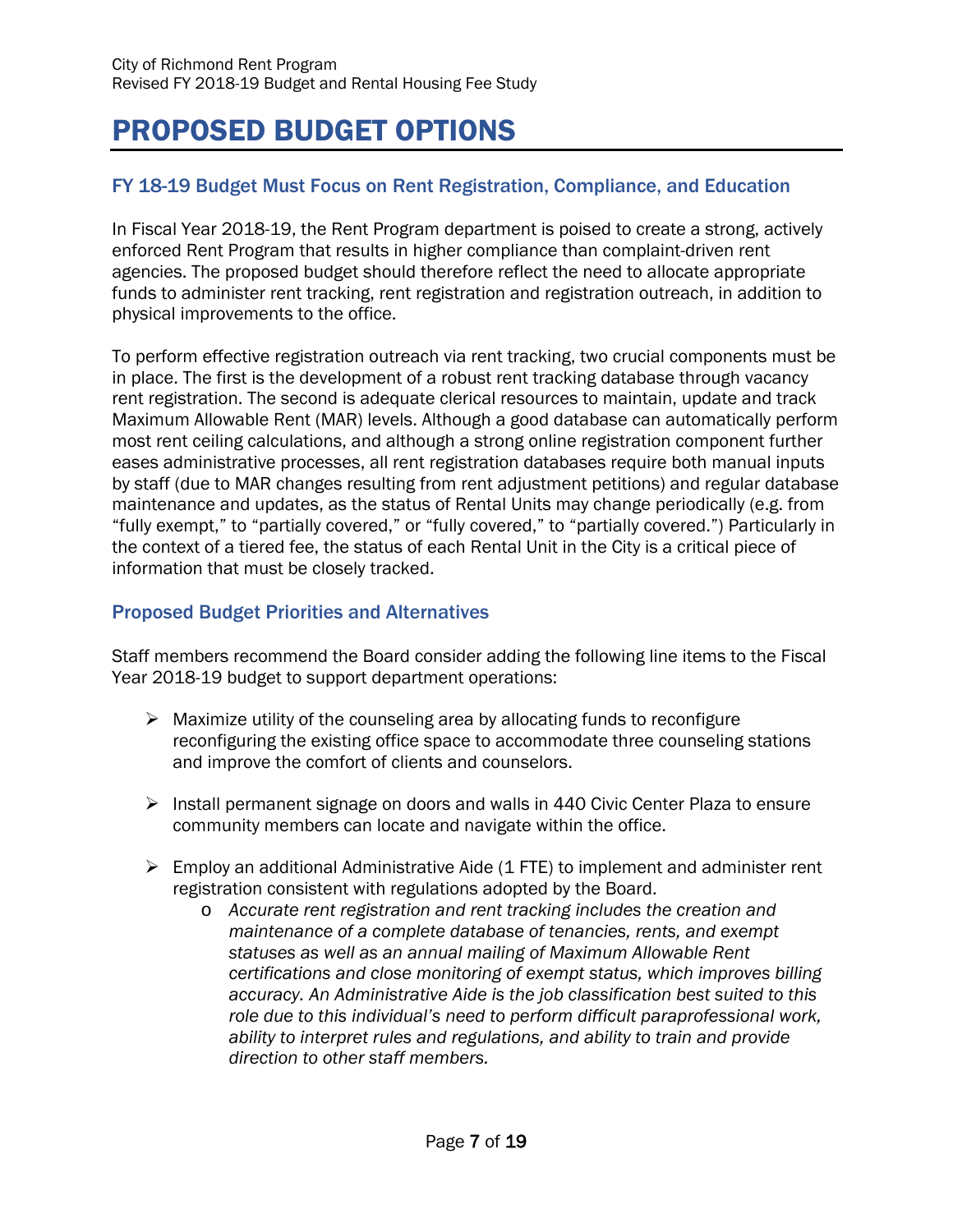#### City of Richmond Rent Program

Revised FY 2018-19 Budget and Rental Housing Fee Study

- $\triangleright$  Employ a contractor to perform compliance-related tasks, such as investigations, issuing correspondence for noncompliance, and, with support from the Staff Attorney, pursue legal action for noncompliance with the Ordinance, registration, and fee payment requirements.
	- o *As of March 16, 2018, over \$1.3 million in Rental Housing Fees have been assessed, but are unpaid. The estimated cost of hiring a contractor to focus on compliance (\$97,500) is a small fraction (7.2%) of the potential revenue (\$1,361,258). A contractor would be able to issue formal correspondence, properly cite and enforce applicable codes and regulations, and proactively prompt Board-initiated hearings and investigations with support from the Staff Attorney.*

The table on the following page presents three possible budget alternatives as well as the associated costs and impacts on the Rental Housing Fee. It is important to note that budget alternatives A, B, and C are progressive, with each alternative including the components of the prior option. Staff members recommend the Board adopt Budget Option C, which includes all line items identified above, and are necessary to implement a fully-functional rent registration system as well as bolster compliance with program requirements.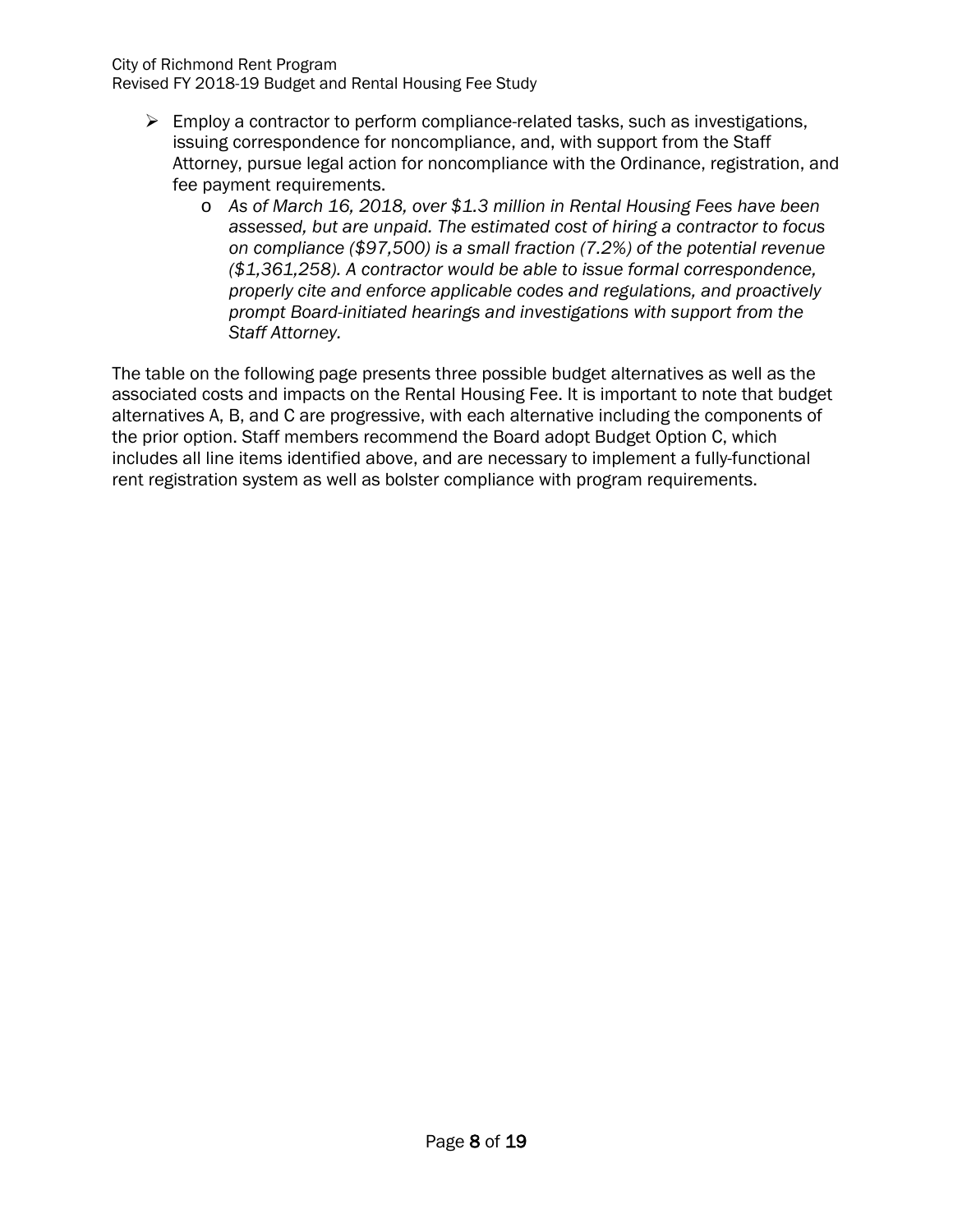|  | Table 2: Proposed Budget Options and Corresponding Estimated Rental Housing Fee |
|--|---------------------------------------------------------------------------------|
|--|---------------------------------------------------------------------------------|

| <b>PROPOSED</b><br><b>OPTION</b>                                                                                                | <b>DESCRIPTION OF</b><br><b>SIGNIFICANT</b><br>CHANGES <sup>3</sup>                                                                                                         | <b>ESTIMATED COST (\$)</b>                                                                                                                                                                 | <b>TOTAL BUDGET</b><br>(INCLUDING<br><b>OPERATING</b><br><b>AND RISK</b><br><b>RESERVES</b><br>EQUAL TO 25%<br>OF EXPENSES) | <b>CORRESPONDING</b><br><b>APPROXIMATE</b><br><b>PROPOSED</b><br><b>RENTAL HOUSING</b><br><b>FEE (ROUNDED)</b><br><b>UP TO NEAREST</b><br>DOLLAR)     | <b>PROPOSED</b><br><b>PORTION OF</b><br><b>FEES PAID BY</b><br><b>RENT-</b><br><b>CONTROLLED</b><br>TENANTS (50%<br>OF TOTAL<br>FEE) <sup>4</sup> |
|---------------------------------------------------------------------------------------------------------------------------------|-----------------------------------------------------------------------------------------------------------------------------------------------------------------------------|--------------------------------------------------------------------------------------------------------------------------------------------------------------------------------------------|-----------------------------------------------------------------------------------------------------------------------------|-------------------------------------------------------------------------------------------------------------------------------------------------------|---------------------------------------------------------------------------------------------------------------------------------------------------|
| A - BASELINE<br><b>BUDGET WITH</b><br><b>PHYSICAL</b><br><b>IMPROVEMENTS</b>                                                    | Add funds to<br>furniture and<br>construction costs<br>for counseling<br>area redesign and<br>permanent<br>signage                                                          | \$15,000                                                                                                                                                                                   | \$2,556,693                                                                                                                 | <b>Fully Covered</b><br>Units: \$188/unit<br><b>Partially Covered</b><br>Units: \$91/unit<br>Governmentally-<br><b>Subsidized Units:</b><br>\$46/unit | \$94.00<br>(\$7.80 per<br>month)                                                                                                                  |
| <b>B - OPTION A</b><br><b>PLUS</b><br><b>ADDITIONAL</b><br><b>RESOURCES</b><br><b>FOR RENT</b><br><b>REGISTRATION</b>           | Add funds to hire<br>an additional<br>Administrative<br>Aide to administer<br>rent registration                                                                             | \$15,000 (Option A) +<br>\$60,550 (salary) +<br>\$33,303 (benefits) +<br>\$6,233 (liability) +<br>\$1,000 (IT account)=<br>\$116,086                                                       | \$2,683,050                                                                                                                 | <b>Fully Covered</b><br>Units: \$198/unit<br><b>Partially Covered</b><br>Units: \$96/unit<br>Governmentally-<br><b>Subsidized Units:</b><br>\$48/unit | \$99.00<br>(\$8.25 per<br>month)                                                                                                                  |
| C - OPTION B<br><b>PLUS</b><br><b>ADDITIONAL</b><br><b>RESOURCES</b><br><b>FOR</b><br><b>COMPLIANCE-</b><br><b>RELATED WORK</b> | Add funds to hire<br>an additional<br>Administrative<br>Aide to administer<br>rent registration<br>and add a<br>contractor to<br>assist with<br>compliance-<br>related work | \$116,086 (Option<br>$B$ )+<br>\$97,500 contract for<br>compliance<br>investigator (assumes<br>contractor would work<br>10-15 hours per week<br>at a rate of<br>$$150/hour$ =<br>\$213,586 | \$2,804,925                                                                                                                 | <b>Fully Covered</b><br>Units: \$207/unit<br><b>Partially Covered</b><br>Units: \$100/unit<br>Governmentally-<br>Subsidized Units:<br>\$50/unit       | \$103.50<br>(\$8.60 per<br>month)                                                                                                                 |

<span id="page-9-0"></span> $\overline{a}$ <sup>3</sup> Identified changes do not include regular, anticipated cost increases, such as step (salary) increases for employees, changes in indirect costs, and an increase in funds for computer equipment.

<span id="page-9-1"></span><sup>&</sup>lt;sup>4</sup> If approved by the Rent Board, it is proposed Landlords would have an option to pass through up to 50% of the Rental Housing Fee to be paid by the Tenant over the course of a year. For example, if the adopted Rental Housing Fee were \$207 for fully-covered units, up to \$103.50 could be passed on to a rent-controlled Tenant, who would be responsible for paying approximately an additional \$8.60 per month.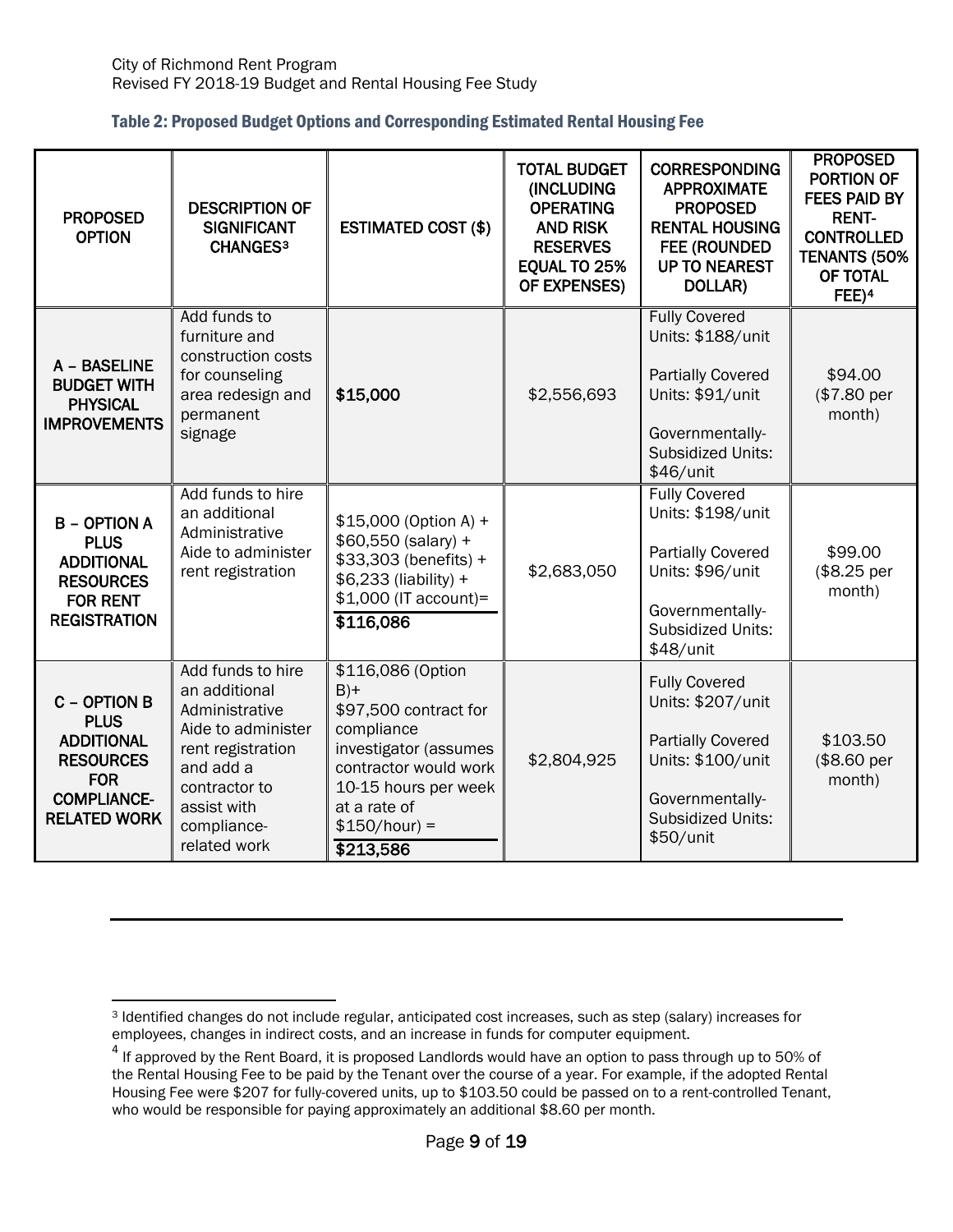# FISCAL YEAR 2018-19 RENTAL HOUSING FEE STUDY

## Introduction and Background

Section 11.100.060(I)(1) of the Fair Rent, Just Cause for Eviction, and Homeowner Protection Ordinance ("Rent Ordinance") provides all Landlords shall pay a Residential Rental Housing Fee to fund the Rent Program budget. The amount of the Rental Housing Fee is determined annually by the City Council following a recommendation from the Rent Board.

Under Section 50076 of the California Government Code, fees charged for any service or regulatory activity must not exceed the reasonable cost of providing the service. Those fees must be approved by the City Council, as the legislative body, in public session. Therefore, a fee study is necessary to ensure that the Residential Rental Housing Fee recommended by the Rent Board and charged to Landlords is commensurate to the level of services provided by the Rent Program.

The fee study is designed to allow the Rent Program Department to recover costs of all budgeted operations, including:

- $\triangleright$  Personnel costs of staff, benefits, and overtime;
- $\triangleright$  Risk management and supplemental liability insurance plan (SLIP);
- ▶ Charges allocated to City Departments to reimburse the General Fund for administrative services by central service departments (i.e. City Council, City Manager, City Attorney, City Clerk, Finance, HR, etc.);
- $\triangleright$  Information Technology (IT) expenses associated with the creation of a renttracking database and maintenance of computer hardware and software;
- $\triangleright$  Legal costs to support enforcement and defense of legal challenges to the Rent Ordinance;
- $\triangleright$  Costs of education and outreach, including the printing and distribution of print materials and hosting of community workshops and seminars;
- $\triangleright$  Contracts for translation and other professional services;
- $\triangleright$  Mileage and attendance at conferences and trainings; and,
- $\triangleright$  Operating and risk reserves to fund unanticipated costs and variations in collection of the Rental Housing Fee.

# Structure of the Rental Housing Fee

Consistent with direction from the Rent Board in 2017, the FY 2016-17 and FY 2017-18 Rental Housing Fees were established as "flat fees," applicable to all units regardless of partial or full applicability under the Rent Ordinance. This approach was justified during the first 1.5 years of program startup since the tasks and associated benefits of Departmental startup are reasonably shared among rental units regardless of status.

With much of the Rent Program Department now fully developed, Rent Program staff members propose a tiered fee, much like that contemplated in the [2017 Fee Study](http://www.ci.richmond.ca.us/DocumentCenter/View/42629)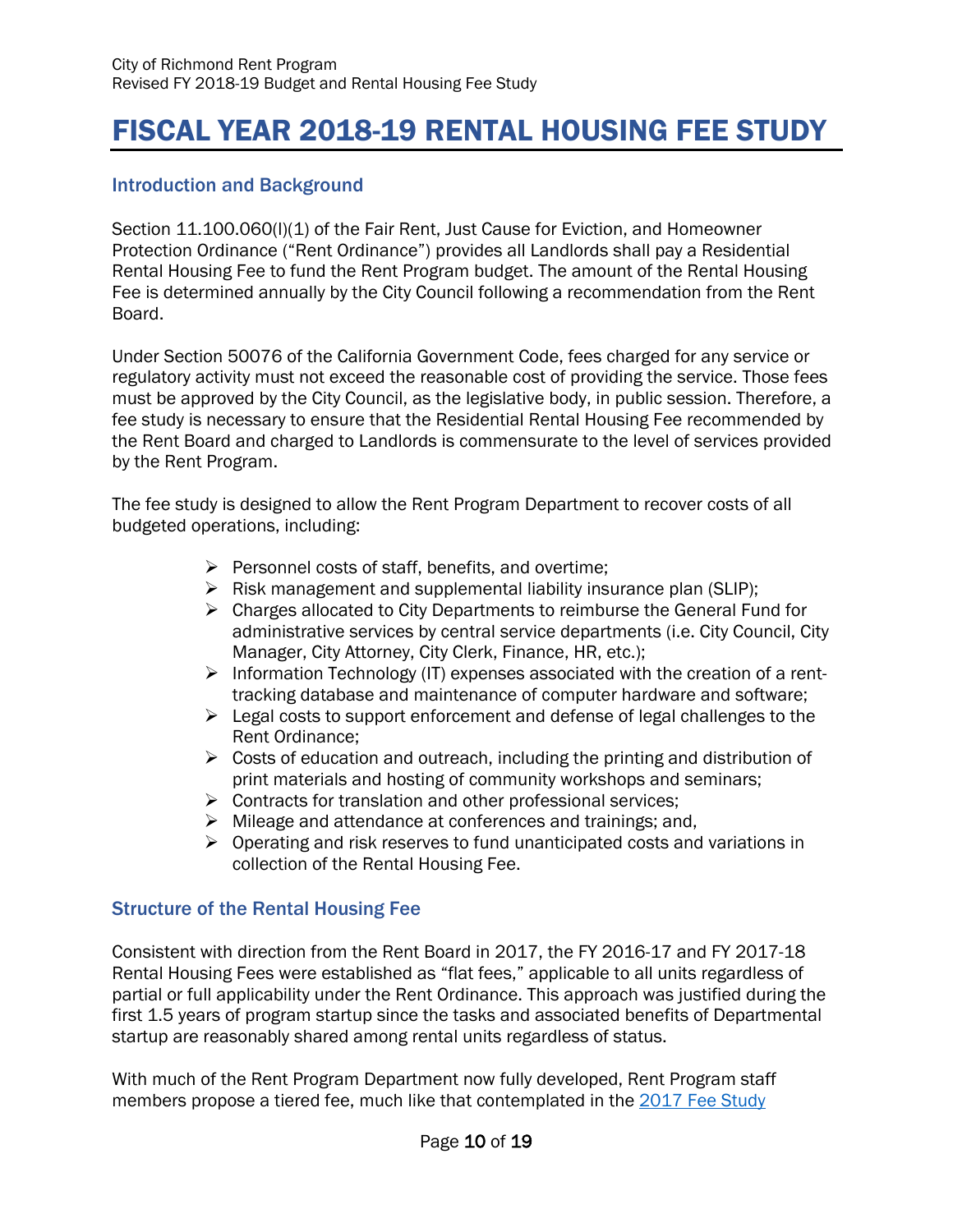City of Richmond Rent Program Revised FY 2018-19 Budget and Rental Housing Fee Study

prepared by Management Partners. Under this approach, costs of program administration are allocated among three components or layers: a general "program" layer (typically 40% of total costs), a "just cause" layer (typically 25% of total costs), and a "rent control" layer (typically  $35\%$  of costs).<sup>5</sup> Such allocations correspond with the amount of time spent administering each component of the program.

Staff members recommend the Board and City Council consider a tiered-fee approach to the Fiscal Year 2018-19 Rental Housing Fee to ensure the requirements of Section 50076 of the California Government Code are met. For example, owners of partially covered units should not be required to pay for petition and hearings process services, as tenants in these units do not have the same remedies as those afforded to fully covered units. The figure below illustrates this concept and identifies key tasks associated with each program component.

### Figure 1: Fee Layers and Associated Tasks

## Program Layer (40%)

- •Departmental administration and management
- •Legal defense of the Rent Ordinance and Departmental policies
- •Preparing studies, regulations, and reports as directed by the Rent Board
- •Enrollment and registration
- •Billing and collections
- •Website maintenance

### Just Cause for Eviction Layer (25%)

- •Public education and outreach (includes counseling)
- •Legal services referrals to community services agencies
- •Administration of Relocation Ordinance
- •Administration of eviction-related complaints
- •Development and processing of termination of tenancy forms and notices

### Rent Control Layer (35%)

- •Public education and outreach (includes counseling)
- •Legal services referrals to community services agencies
- •Administration of petition and hearings to adjudicate Rent Adjustment Petitions and Excess Rent Complaints
- •Rent Registration and tracking of the Maximum Allowable Rent
- •Development and processing of rent increase forms and notices

The amount of the Rental Housing Fee applicable to a particular Rental Unit depends on its status. Units applicable to the Just Cause for Eviction requirements, but exempt from the

<span id="page-11-0"></span><sup>&</sup>lt;sup>5</sup> Line items allocated differently include the contractor to focus on compliance, contract hearing examiner services, and community legal services contracts (all three items are allocated 50% to just cause and 50% to rent control layers)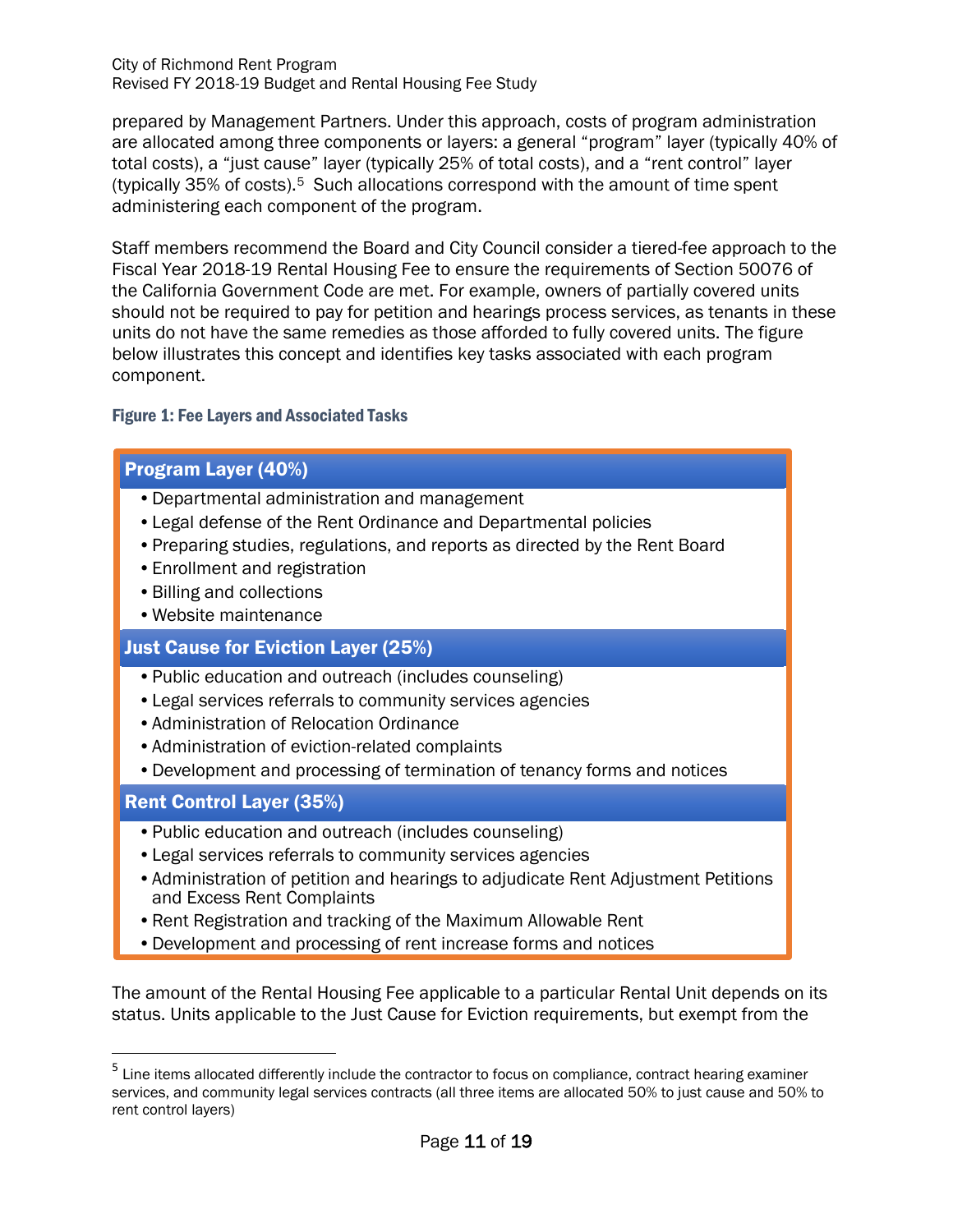#### City of Richmond Rent Program Revised FY 2018-19 Budget and Rental Housing Fee Study

Rent Control provisions of the Ordinance (such as single family homes, governmentallysubsidized units, condominiums, and recently constructed units), are responsible for payment of Program and Just Cause for Eviction layers. Units subject to the Just Cause for Eviction and Rent Control provisions of the Rent Ordinance would be responsible for payment of all three layers. Units that are fully exempt from the Rent Ordinance are not responsible for payment of the Rental Housing Fee. Figure 2, below, identifies the types of units within each of these categories.

### Figure 2: Fully, Partially, and Exempt Rental Units



# Lesser Fees for Rental Units in Governmentally Subsidized Housing

At their meeting on March 21, 2018, members of the Rent Board directed staff to explore the possibility of adding a "third tier" to the Rental Housing Fee applicable to Rental Units located within governmentally-subsidized housing developments. Consistent with Regulation 17-01, adopted by the Rent Board on November 15, 2017, governmentally-subsidized Rental Units include:

- $\triangleright$  Rental Units in which a Tenant holds a Section 8 Housing Choice Voucher and where the Rent does not exceed the Payment Standard as published by the U.S. Department of Housing and Urban Development.
- $\triangleright$  Rental Units for which the rent is subsidized by the Project-Based Section 8 Program.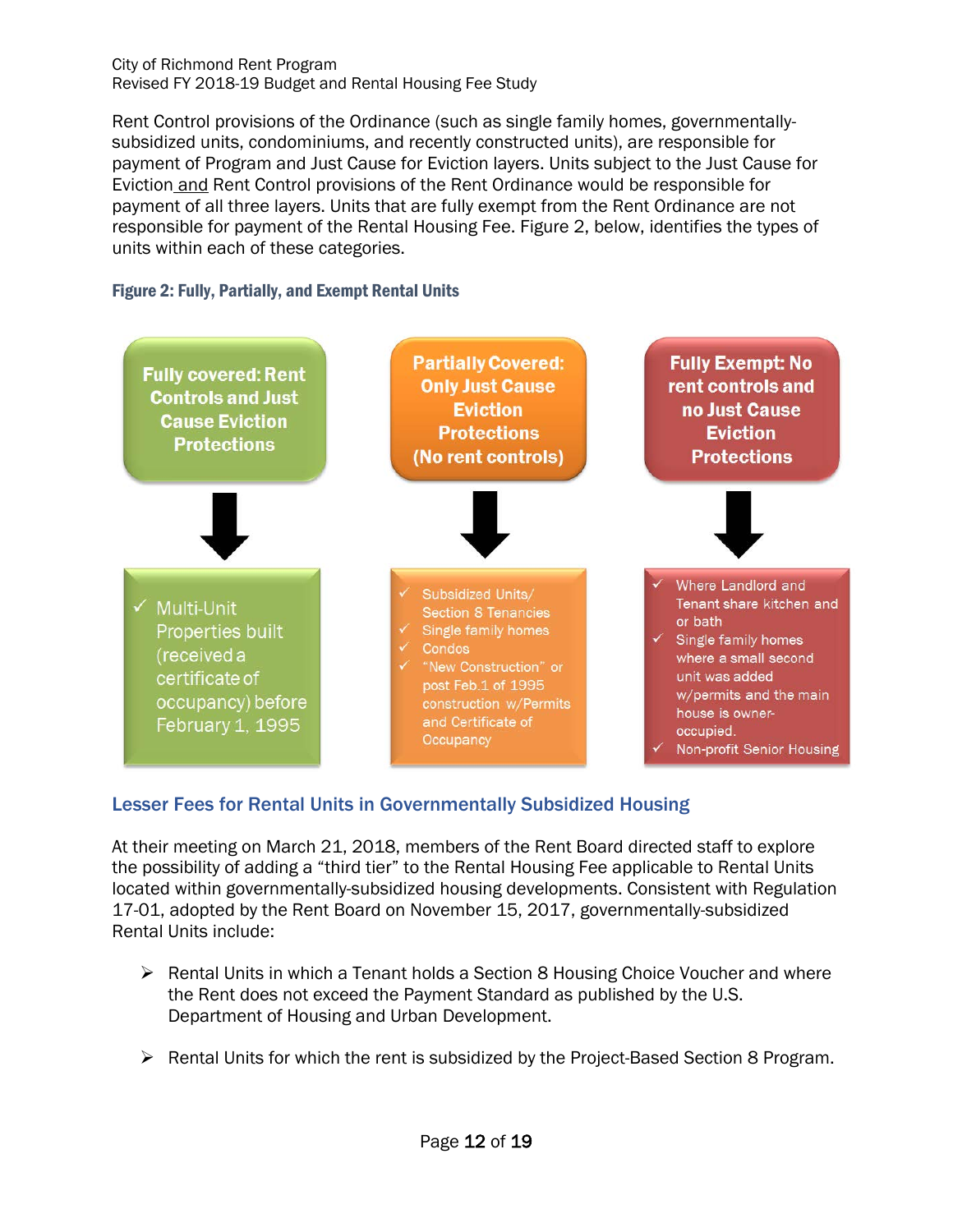City of Richmond Rent Program

Revised FY 2018-19 Budget and Rental Housing Fee Study

- ▶ Rental Units that are "rent restricted" in a Low Income Housing Tax Credit Program project. "Rent restricted" means the rent charged for the unit is affordable for a qualifying Tenant pursuant to the Regulatory Agreement.
- $\triangleright$  Rental Units for which the rent is subsidized by the Section 202 Supportive Housing for the Elderly Program (assuming the property is not considered a "nonprofit home for the aged" as identified in Section 11.100.030(d)(2) of the Rent Ordinance).
- $\triangleright$  Rental Units that are "rent restricted" under a regulatory agreement between a governmental agency and a property owner. "Rent restricted" means the rent charged for the unit is affordable for a qualifying Tenant pursuant to the Regulatory Agreement.
- $\triangleright$  Rental units owned or managed by the Richmond Housing Authority.

Current estimates indicate there are approximately 4,211[6](#page-13-0) governmentally-subsidized rental units that meet the above criteria.

A separate "tier" for Rental Units located in governmentally-subsidized housing developments is supported by the following facts:

- (1) Rent-restricted units are exempt from the rent control provisions of the Fair Rent, Just Cause for Eviction, and Homeowner Protection Ordinance (see [Regulation 17-](http://www.ci.richmond.ca.us/DocumentCenter/View/45316) [01\)](http://www.ci.richmond.ca.us/DocumentCenter/View/45316). Except in cases of noncompliance with regulatory agreements or those in which the rent charged exceeds the Payment Standard established by HUD, Tenants in these units do not have the ability to submit Rent Adjustment Petitions due to decreases in space, services, or in response to habitability concerns, or file excess rent complaints.
- (2) Rent-restricted units were already subject to a form of just cause for eviction requirements prior to the effective date of the Fair Rent, Just Cause for Eviction, and Homeowner Protection Ordinance. While it is necessary to inform property managers and owners of affordable housing developments of the specific just cause for eviction requirements per the Richmond Rent Ordinance, managers of these units have already been operating within the confines of "good" or "just cause" for eviction requirements, so typically less education is required.
- (3) While staff members recommend the Board consider adoption of a regulation permitting an optional, partial pass-through of the Rental Housing Fee to be paid by Tenants, owners of subsidized housing developments may be restricted in the amount of the fee that may passed-through to tenants as a result of the

<span id="page-13-0"></span> $\overline{a}$ <sup>6</sup> At their November 15, 2017, meeting, Boardmembers received a report including an inventory and estimate of the total number of subsidized housing units in the City of Richmond. This report indicated there were 4,283 subsidized housing units in the City. Since that time, staff discovered there are 24 deed-restricted subsidized housing units at VUE at Hilltop Apartments, not 96. The current estimated number of units therefore reflects this 72 unit reduction in the estimated number of subsidized housing units in the City.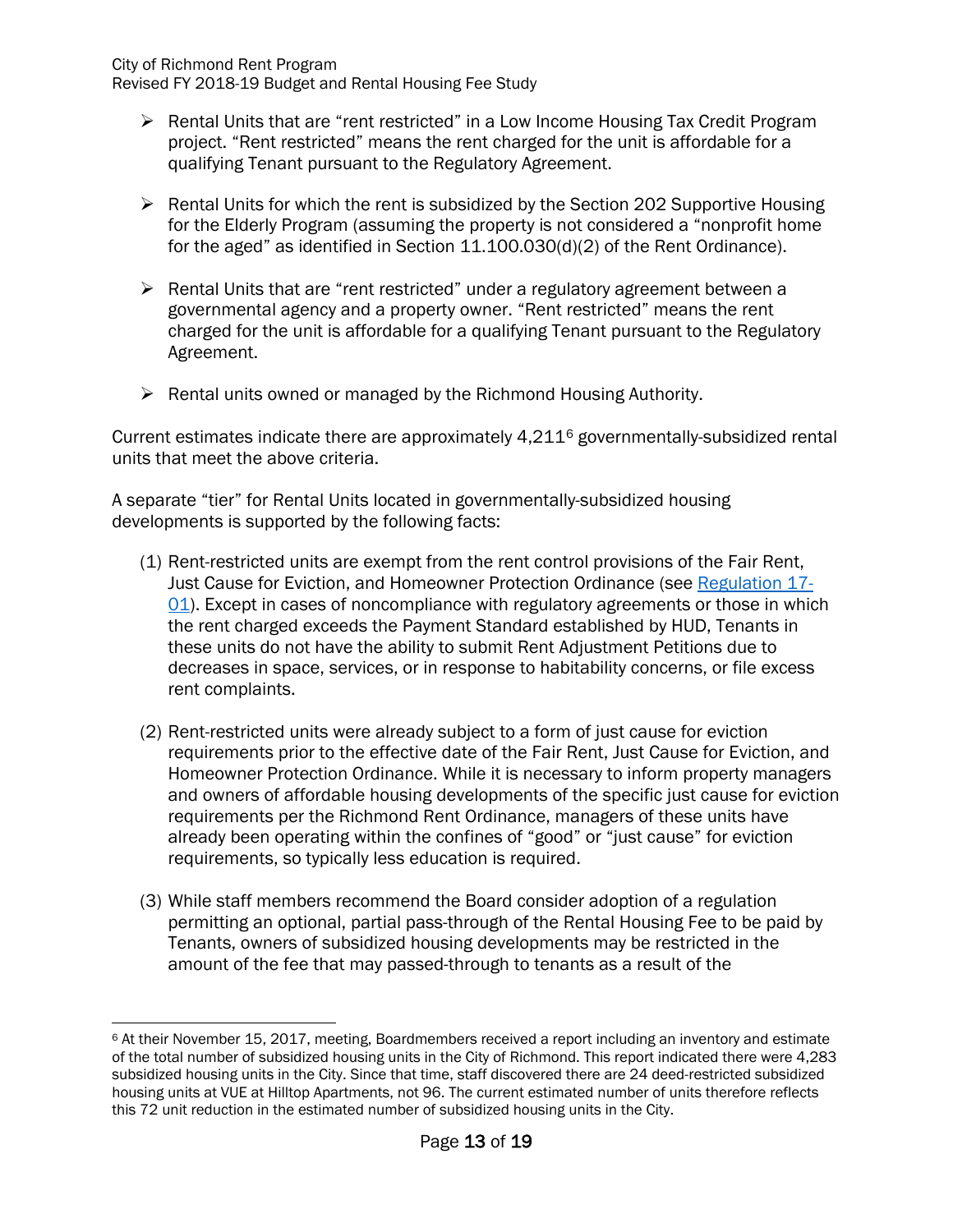Revised FY 2018-19 Budget and Rental Housing Fee Study

requirements of regulatory agreements governing the amount of rent that may be charged.

(4) The stated purpose of the Fair Rent, Just Cause for Eviction, and Homeowner Protection Ordinance is to promote neighborhood and community stability, healthy housing, and affordability for renters in the City by controlling excessive rent increases and arbitrary evictions to the greatest extent allowable under California law. Landlords of subsidized housing developments may be subject to stricter guidelines with respect to pass-through of the Rental Housing Fee and other surcharges. Subsidized housing provider stakeholders expressed the concern that imposing a full fee on affordable housing units creates a unique financial hardship for owners of governmentally-subsidized housing, who may struggle to continue to provide affordable housing and the supportive services required of these developments (such as after school programming, counseling, etc.) to residents. As such, a lesser fee for these units is consistent with the stated purpose of the Ordinance.

Based on these facts, staff members recommend the Board adopt a fee structure whereby governmentally-subsidized Rental Units are responsible for approximately half of the "Program" layer, half of the "Just Cause for Eviction" layer, and none of the "Rent Control" layer of the Rental Housing Fee.

## Applicable Unit Counts and Database Development

The number of applicable Rental Units within each category is a critical input in the calculation of the Rental Housing Fees for partially and fully covered units. The Fiscal Year 2016-17 and Fiscal Year 2017-18 Fee Study utilized data provided by the Contra Costa County Assessor's Office to identify suspected Rental Units. While County Assessor data may be used to arrive at an estimated number of total rental units, it cannot produce an exact figure. Nevertheless, County Assessor data was the best and most readily available data at the time of the Fiscal Year 2016-17 and Fiscal Year 2017-18 Fee Study.

Over the past six months, Rent Program staff members, with assistance from the IT Department, have refined the database of Rental Units in the City of Richmond, most notably through the completion of an exemption verification project of single family homes in the City to accurately identify units that are truly rented. This project involved mailing an introductory letter and policy information to all single family homes and condominiums possessing one of the following characteristics in the County Assessor database:

- (1) No Homeowner's Tax Exemption was claimed
- (2) The site address of the property did not match the owner on record's mailing address

Approximately 15,500 properties met the above criteria. To confirm applicability to the Rent Ordinance, Rent Program staff members mailed information about the requirements of the Rent Ordinance. Owners of properties in the City of Richmond not containing Rental Units were required to complete and submit a Declaration of Owner Occupation/and or Exemption form and submit documentation to allow staff members to approve the exemption.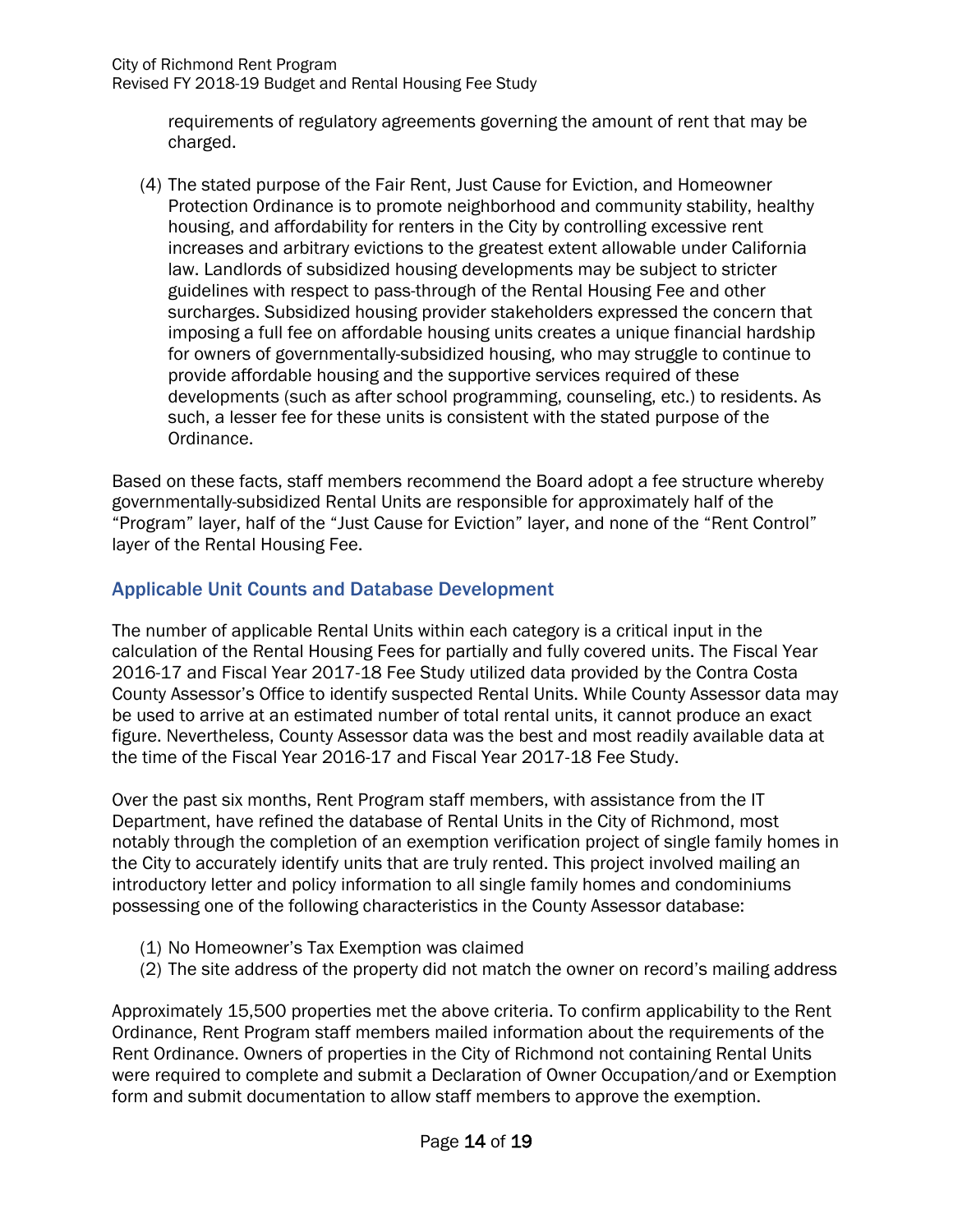Rent Program staff members received and processed a total of 1,295 valid declarations proving exemption. An additional 507 declarations were received but have yet to be processed due to missing or incomplete information.

Additional sources of data, including the identification of rental units not identified in the previous fee study, include:

- $\triangleright$  Rental Units enrolled in the Rent Program online at [www.richmondrent.org/enroll](http://www.richmondrent.org/enroll)
- $\triangleright$  Rental Units identified by the Rental Inspection Program
- ▶ Rental Units participating in the Section 8 Housing Choice Voucher Program
- $\triangleright$  Rental Units with an active business license
- $\triangleright$  Rental Units in subsidized housing developments, such as those built with Low Income Housing Tax Credits (LIHTC), based on the inventory [of deed-restricted](http://www.ci.richmond.ca.us/DocumentCenter/View/42876)  [affordable housing](http://www.ci.richmond.ca.us/DocumentCenter/View/42876) prepared by Rent Program staff members in 2017
- Unknown Rental Units identified through Tenant inquiries to the Rent Program **Department**

## Rental Housing Fees Associated with each Budget Option

The table below presents the estimated tiered fees associated with each proposed budget option:

| <b>UNIT COUNTS</b>                                                                 |       | <b>BUDGET OPTION</b><br>A FEES (PER<br>UNIT) | <b>BUDGET OPTION</b><br><b>B FEES (PER</b><br>UNIT) | <b>BUDGET OPTION</b><br><b>C FEES (PER</b><br>UNIT) |
|------------------------------------------------------------------------------------|-------|----------------------------------------------|-----------------------------------------------------|-----------------------------------------------------|
| <b>TOTAL EXPENDITURES:7</b>                                                        |       | \$2,556,693                                  | \$2,683,050                                         | \$2,804,925                                         |
| <b>FULLY COVERED</b><br><b>UNITS</b>                                               | 9,558 | \$188                                        | \$198                                               | \$207                                               |
| <b>PARTIALLY</b><br><b>COVERED UNITS</b><br>(EXCLUDING<br><b>SUBSIDIZED UNITS)</b> | 6,249 | \$91                                         | \$96                                                | \$100                                               |
| <b>GOVERNMENTALLY-</b><br><b>SUBSIDIZED UNITS</b>                                  | 4,211 | \$46                                         | \$48                                                | \$50                                                |
| <b>TOTAL REVENUE:</b>                                                              |       | \$2,559,269                                  | \$2,694,516                                         | \$2,813,956                                         |

#### Table 3: Fiscal Year 2018-19 Proposed Budget Options and Rental Housing Fees

<span id="page-15-0"></span> $\overline{a}$ <sup>7</sup> Total expenditures include 17% operating and 8% risk reserves.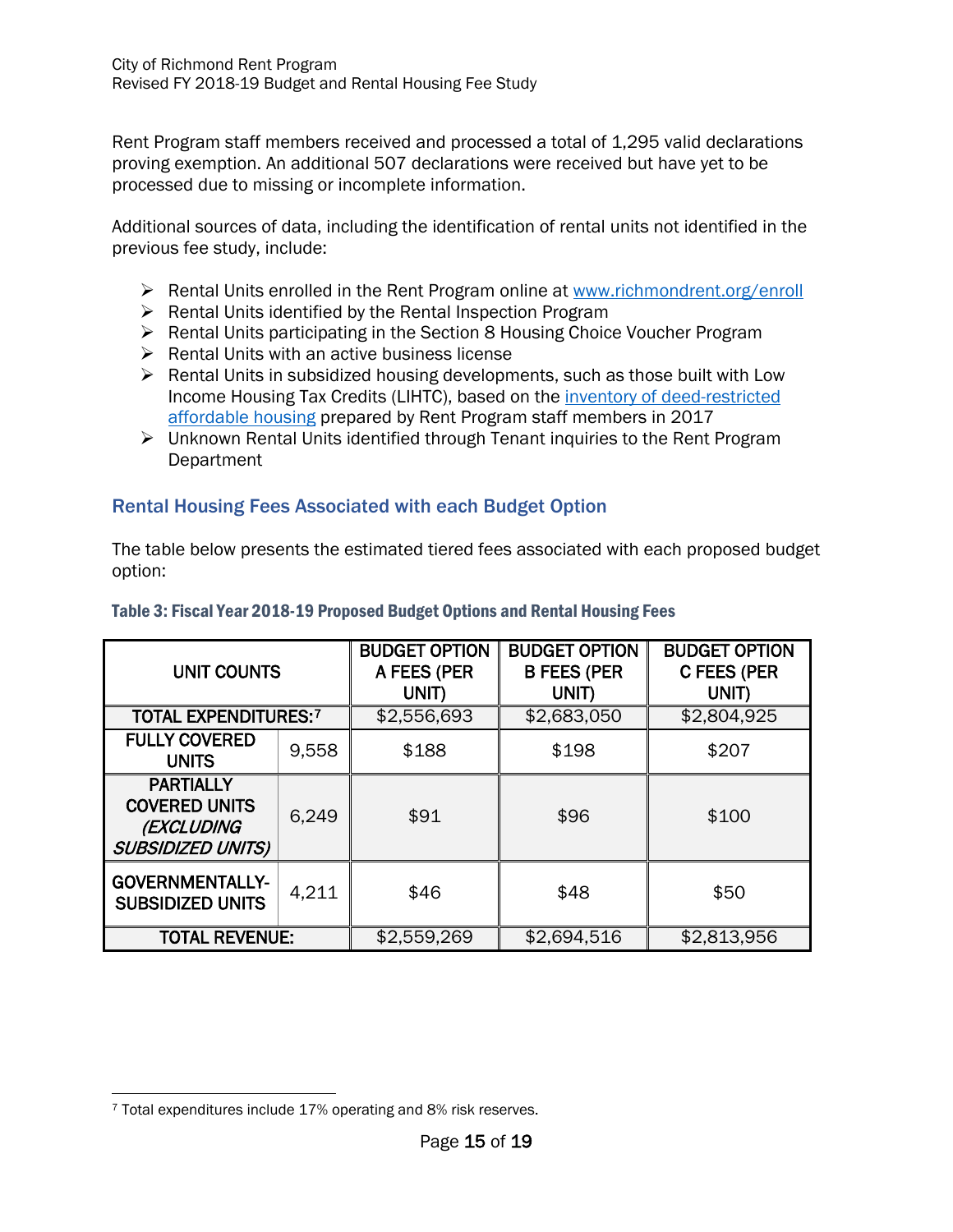## Comparison to Previously Adopted Rental Housing Fee and Peer Jurisdictions

On July 25, 2017, the Richmond City Council adopted [Resolution 99-17,](http://www.ci.richmond.ca.us/DocumentCenter/View/43842) establishing the Fiscal Year 2016-17 and Fiscal Year 2017-18 Residential Rental Housing Fees in the City's master fee schedule for a total per-unit fee of \$145.00.

The proposed budget options and fee study approach result in a reduction in the Rental Housing Fee for partially covered units and an increase in the fee for fully-covered units. The difference is particularly pronounced when one considers the \$145.00 fee spanned one and a half fiscal years. The increase in the fee can be explained by increases in operating expenses necessary to establish an actively-enforced Rent Program (namely, the employment of 10-11 full time employees), as well as decreases in the estimated total number of Rental Units in the City.

Table 4 on the follow page compares the proposed Rental Housing Fee to fees in other jurisdictions with rent programs in the state of California. While Richmond's proposed fees are lower than those charged in peer jurisdictions, it is important to consider that Richmond's median rental rates are also less than those in peer rent control jurisdictions.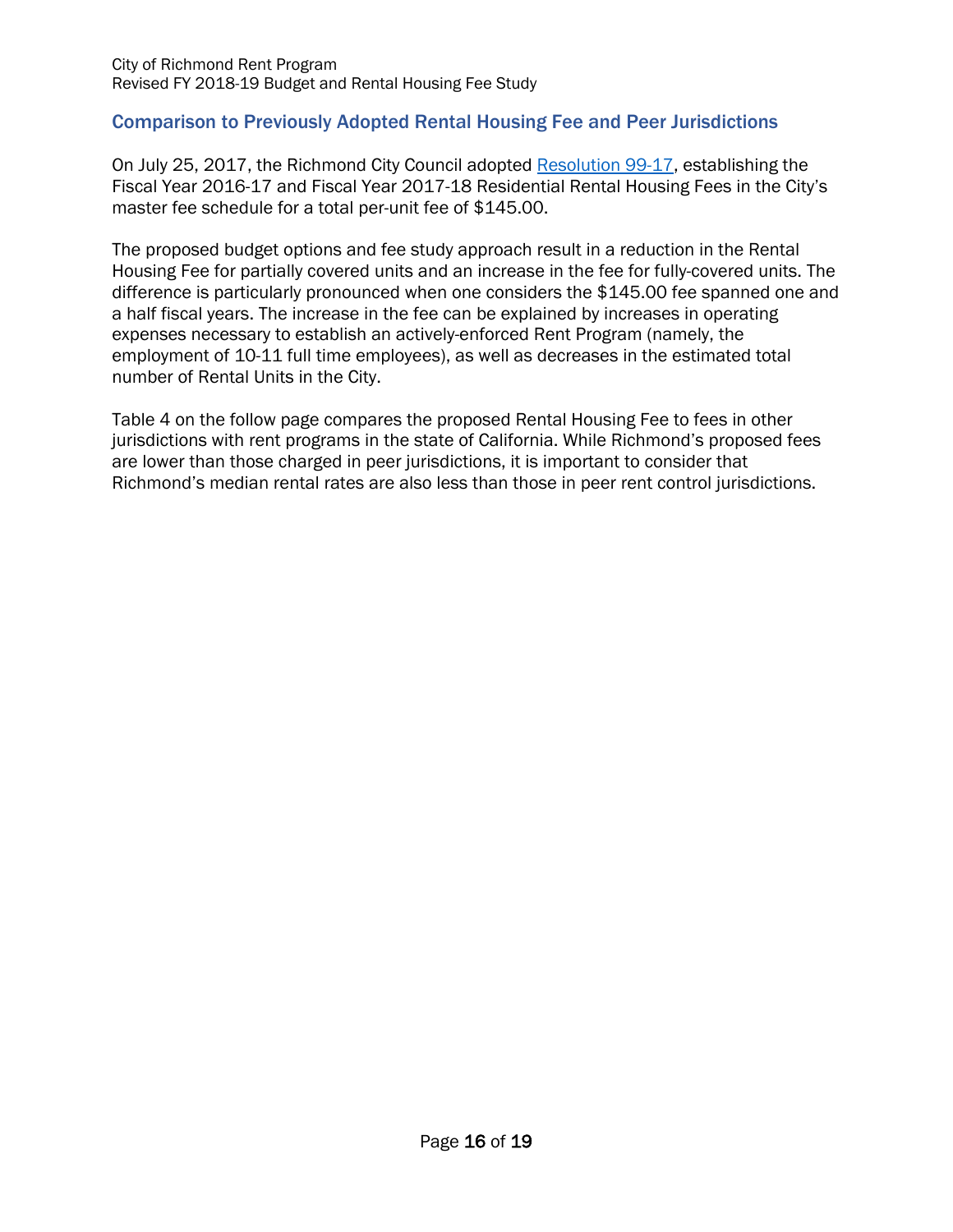| Table 4: Comparison of Program Budgets, Unit Counts, Fees, and Median Rents in Case Study Cities |  |  |  |
|--------------------------------------------------------------------------------------------------|--|--|--|
|--------------------------------------------------------------------------------------------------|--|--|--|

| <b>JURISDICTION</b>                   | <b>PROGRAM</b><br><b>BUDGET</b><br>(FY 17-18)         | <b>APPLICABLE</b><br><b>RENTAL</b><br><b>UNITS8</b>                         | FY 2017-18 FEES<br>(PER UNIT)                                                                                                    | <b>MEDIAN</b><br><b>GROSS</b><br><b>RENT<sup>9</sup></b> | <b>PORTION</b><br>OF FEE<br><b>PASSED</b><br><b>THROUGH</b><br><b>TO</b><br><b>TENANTS</b> |  |  |
|---------------------------------------|-------------------------------------------------------|-----------------------------------------------------------------------------|----------------------------------------------------------------------------------------------------------------------------------|----------------------------------------------------------|--------------------------------------------------------------------------------------------|--|--|
|                                       |                                                       |                                                                             | <b>ACTIVELY ENFORCED RENT PROGRAMS</b>                                                                                           |                                                          |                                                                                            |  |  |
| <b>BERKELEY</b>                       | \$5,125,740                                           | 19,093                                                                      | \$270.00                                                                                                                         | \$1,434                                                  | 50%; City<br>may<br>reimburse<br>low-income<br>tenants                                     |  |  |
| <b>SANTA</b><br><b>MONICA</b>         | \$5,181,693                                           | 27,542                                                                      | \$198.00                                                                                                                         | \$1,626                                                  | 50%                                                                                        |  |  |
| <b>EAST PALO</b><br><b>ALTO</b>       | \$427,415                                             | 2,325                                                                       | \$222.00                                                                                                                         | \$1,510                                                  | 50%                                                                                        |  |  |
| <b>RICHMOND</b>                       | \$2,804,925<br>(proposed<br>Option C for<br>FY 18-19) | 9,558 fully<br>covered<br>units;<br>10,460<br>partially<br>covered<br>units | \$207.00 for fully<br>covered units;<br>\$100 for partially<br>covered units;<br>\$50 for<br>governmentally-<br>subsidized units | \$1,242                                                  | 50%<br>(proposed<br>$-$ pending<br>policy<br>direction of<br>the Board)                    |  |  |
| <b>COMPLAINT-DRIVEN RENT PROGRAMS</b> |                                                       |                                                                             |                                                                                                                                  |                                                          |                                                                                            |  |  |
| <b>LOS ANGELES</b>                    | \$25,256,173                                          | 631,000                                                                     | \$24.51                                                                                                                          | \$1,241                                                  | 50%                                                                                        |  |  |
| <b>OAKLAND</b>                        | \$817,903                                             | 65,000                                                                      | \$68.00                                                                                                                          | \$1,189                                                  | 50%                                                                                        |  |  |
| <b>WEST</b><br><b>HOLLYWOOD</b>       | \$4,015,021                                           | 16,805                                                                      | $$144.00^{10}$                                                                                                                   | \$1,446                                                  | 50%<br>(excludes<br>Section 8<br>tenants)                                                  |  |  |
| <b>ALAMEDA</b>                        | \$1,782,000                                           | 14,899                                                                      | \$120                                                                                                                            | \$1,478                                                  | Not yet<br>established                                                                     |  |  |
| <b>SAN</b><br><b>FRANCISCO</b>        | \$8,227,649                                           | 173,000                                                                     | \$45.00 for<br>apartments;<br>\$22.50 for<br>residential hotel<br>rooms                                                          | \$1,632                                                  | 50%                                                                                        |  |  |

*Sources: Management Partners, 2017; City of Richmond Rent Program, 2018*

<span id="page-17-0"></span> $\overline{a}$ <sup>8</sup> "Applicable rental units" refers to the number of units subject to the Rental Housing Fee in each case study jurisdiction.

<span id="page-17-1"></span><sup>&</sup>lt;sup>9</sup> The American Community Survey is an estimate; numbers denote estimates. Margins of error are not shown. Data source: 2012-2016 ACS 5-Year Estimates Table B25064

<span id="page-17-2"></span> $10$  West Hollywood's Rent Program receives support from the City's General Fund, and the \$144 fee allows the program to recover 65% of total costs. The program would need to collect \$221 per unit to achieve 100% cost recovery.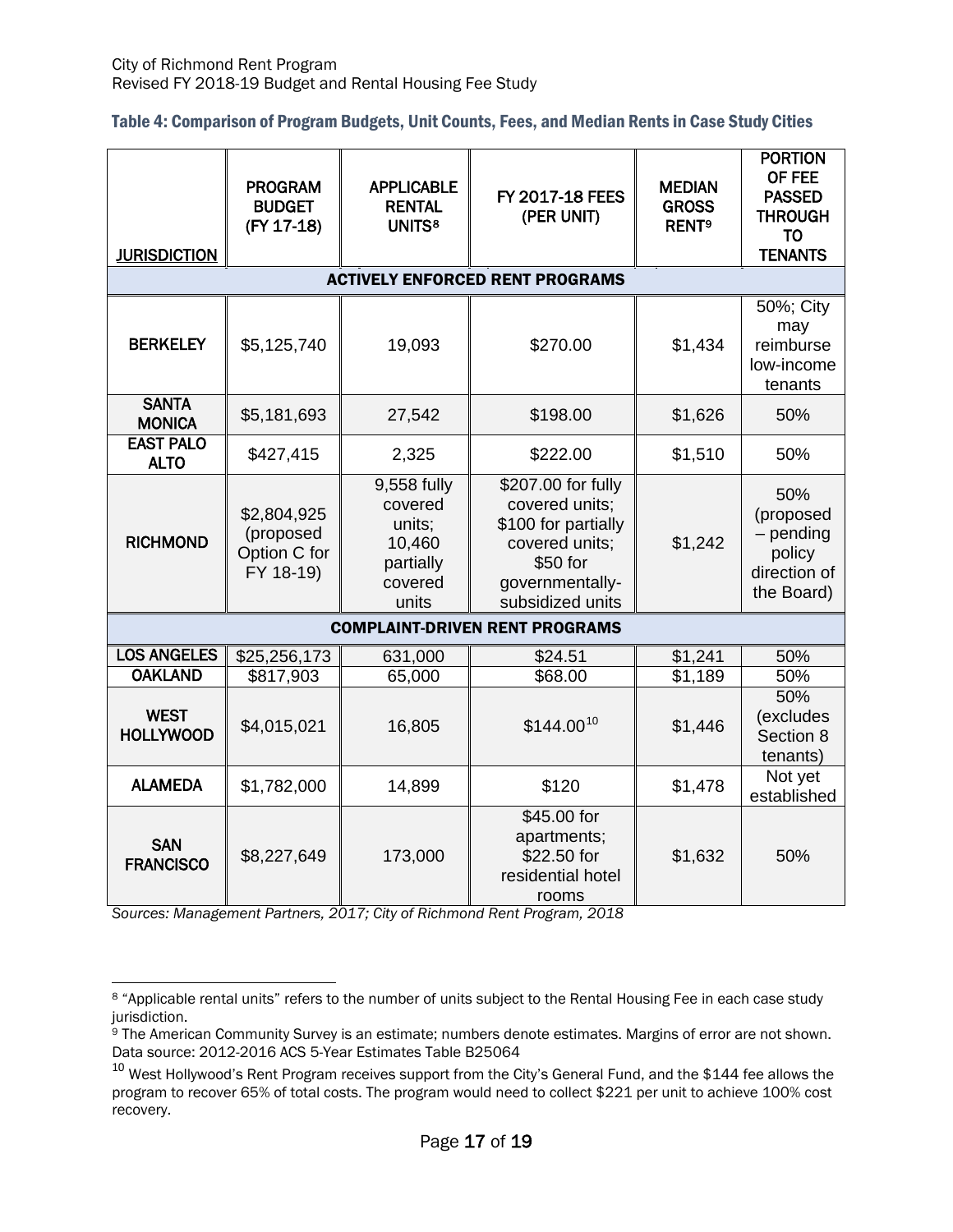# Partial Pass-Through of the Rental Housing Fee

It is common among rent control jurisdictions in California to permit an optional, temporary pass-through of a portion of the Rental Housing Fee to be paid by rent-controlled Tenants in monthly installments over the course of the year. Indeed, the cities of Berkeley, Santa Monica, East Palo Alto, Los Angeles, Oakland, West Hollywood, and San Francisco allow the Landlord to recover 50% of the Rental Housing Fee divided over each month's rent. In Berkeley, the Rent Board is authorized to reimburse low-income tenants. In West Hollywood, the pass-through may not be applied to Section 8 tenants.

It is important to note that the pass-through of the fee does not increase the Rent or Maximum Allowable Rent as defined in the Rent Ordinance; rather, the pass-through is a line item surcharge in excess of the Maximum Allowable Rent. For example, if the Rent Board adopts Budget Option C, for a rent-controlled Tenant, the associated monthly pass-through would be approximately \$9.00 per month. Such a policy would allow a Landlord of a rentcontrolled unit to recover \$103.50 of the Rental Housing Fee if the Board elects to adopt Budget Option C. Staff members recommend any pass-through policy of the Rental Housing Fee exclude a pass-through to Tenants of governmentally-subsidized Rental Units, as this may violate regulatory agreements, federal, or state laws.

Rent Program staff members recommend the Board adopt such a policy following the City Council's adoption of the Fiscal Year 2018-19 Rental Housing Fee.

### **Conclusion**

The Fiscal Year 2018-19 Budget must reflect the goals and mission of the Rent Program Department; that is, to create an actively enforced Department to serve empowered and knowledgeable community members. To achieve this, staff members recommend the Rent Board take the following actions:

- Adopt Fiscal Year 2018-19 Budget Option C
- Approve the Revised Fiscal Year 2018-19 Rental Housing Fee Study
- $\triangleright$  Recommend to the City Council adoption of a fee of \$207 per Rental Unit for fully covered Rental Units, \$100 for partially covered Rental Units, and \$50 for governmentally-subsidized Rental Units to support continued program development
- $\triangleright$  Direct staff to prepare a regulation permitting a 50% pass-through of the Rental Housing Fee divided over each month's rent for rent-controlled tenancies